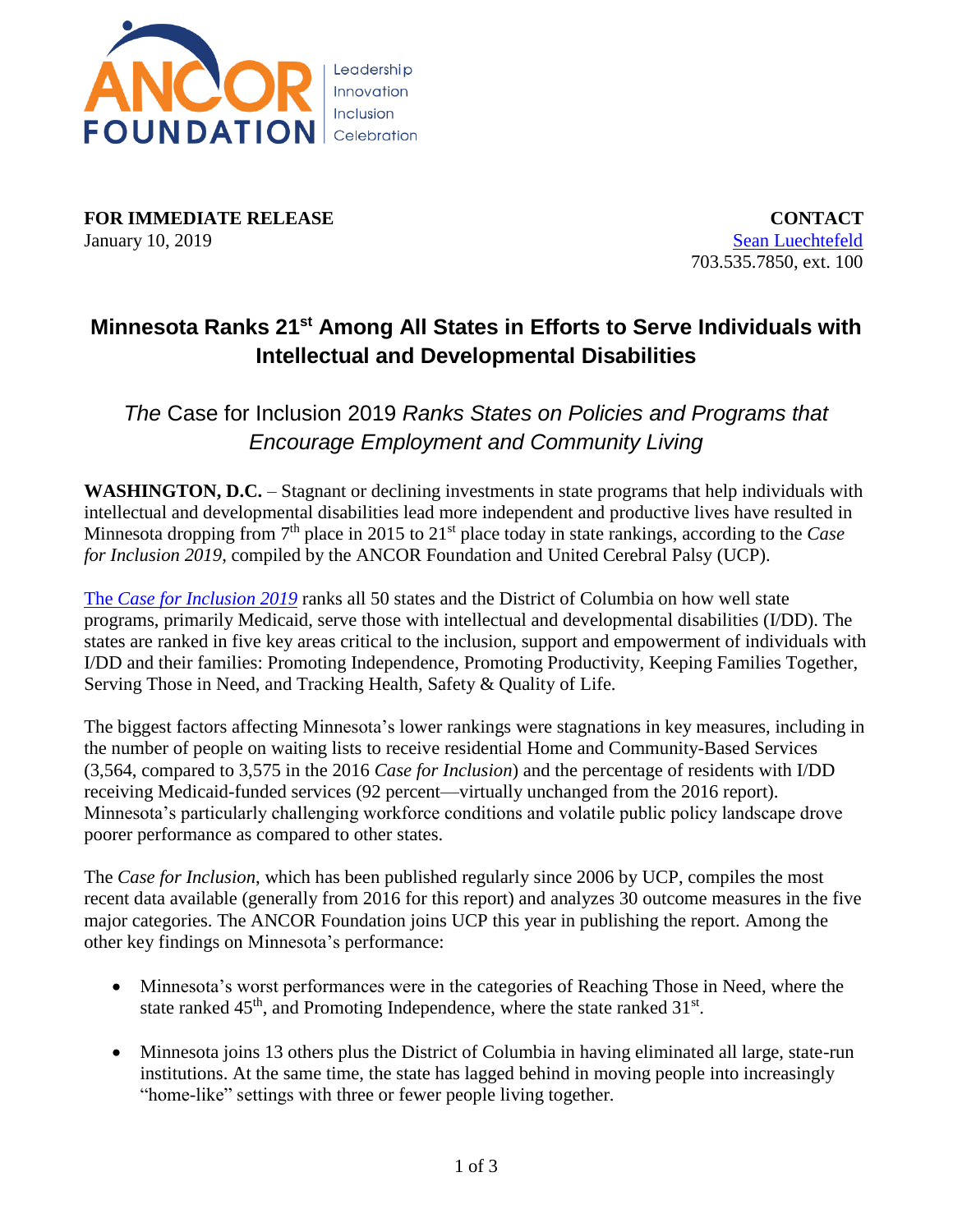

• The state has a great deal of room for progress in the area of Promoting Productivity. Only nine percent of working-age residents with I/DD in the state worked in competitive employment jobs, meaning they worked alongside individuals without disabilities and at market-driven wages. This rate is less than half the national average of 19 percent.

"This report should be a wake-up call for policy makers and community leaders that Minnesota is indeed on a troubling track when it comes to the direction of community-supports for people with disabilities," said Sue Schettle, CEO for the Association of Residential Resources in Minnesota. "We need broad political and community action to enhance the many bright spots across Minnesota where progress is being made and get Minnesota back on the right path."

Nationally, the report found that notable advances in the support of individuals with I/DD have stalled. For instance, just 29 states—two more than in the 2016 *Case for Inclusion*—report that at least 80 percent of these Americans are served in home-like settings, such as a family home, their own home or a small group setting—a number that hasn't budged from the 2016 *Case for Inclusion* findings.

The report documented downward trends in two critical areas: (1) the number of people on waitlists for residential and community services, and (2) the number of individuals with I/DD working in competitive employment. The *Case for Inclusion 2019* found the number of people on waiting lists for Home and Community-Based Services was up 75,000 from the 2016 report to almost 424,000. Just seven states, down from 10 in 2016, reported at least 33 percent of working-age individuals with I/DD working in competitive employment.

"Individuals with I/DD, including the young and the aging, want and deserve the same opportunities and quality of life as all Americans. Yet some states do much better than others in demonstrating the needed political will and implementing the sound policies and focused funding necessary to achieve this ideal," the report states.

Factors driving the stagnating or downward trends include states forgoing Medicaid expansion and growing shortages in Direct Support Professionals (DSPs), the frontline workers who help those with disabilities integrate into the community. "The DSP workforce crisis may be the most significant challenge we face in improving the outcomes tracked by the annual *Case for Inclusion*," said ANCOR and ANCOR Foundation CEO Barbara Merrill. "Without the professional staff needed to provide the supports and services that enable people with I/DD to be integrated into the community, provider agencies have little hope of maintaining or expanding on any progress they've seen in the past decade."

In Minnesota, providers report an average DSP vacancy rate of 15 percent, or approximately 10,000 positions, and annual DSP turnover rates of more than 50 percent. At the same time, Minnesota's unemployment rate ranks among the lowest in the country, at 2.8 percent.

It is notable that during a period of polarization on many issues, policies that support individuals with I/DD have support from stakeholders across the political spectrum. For example, the 10 highest-ranked